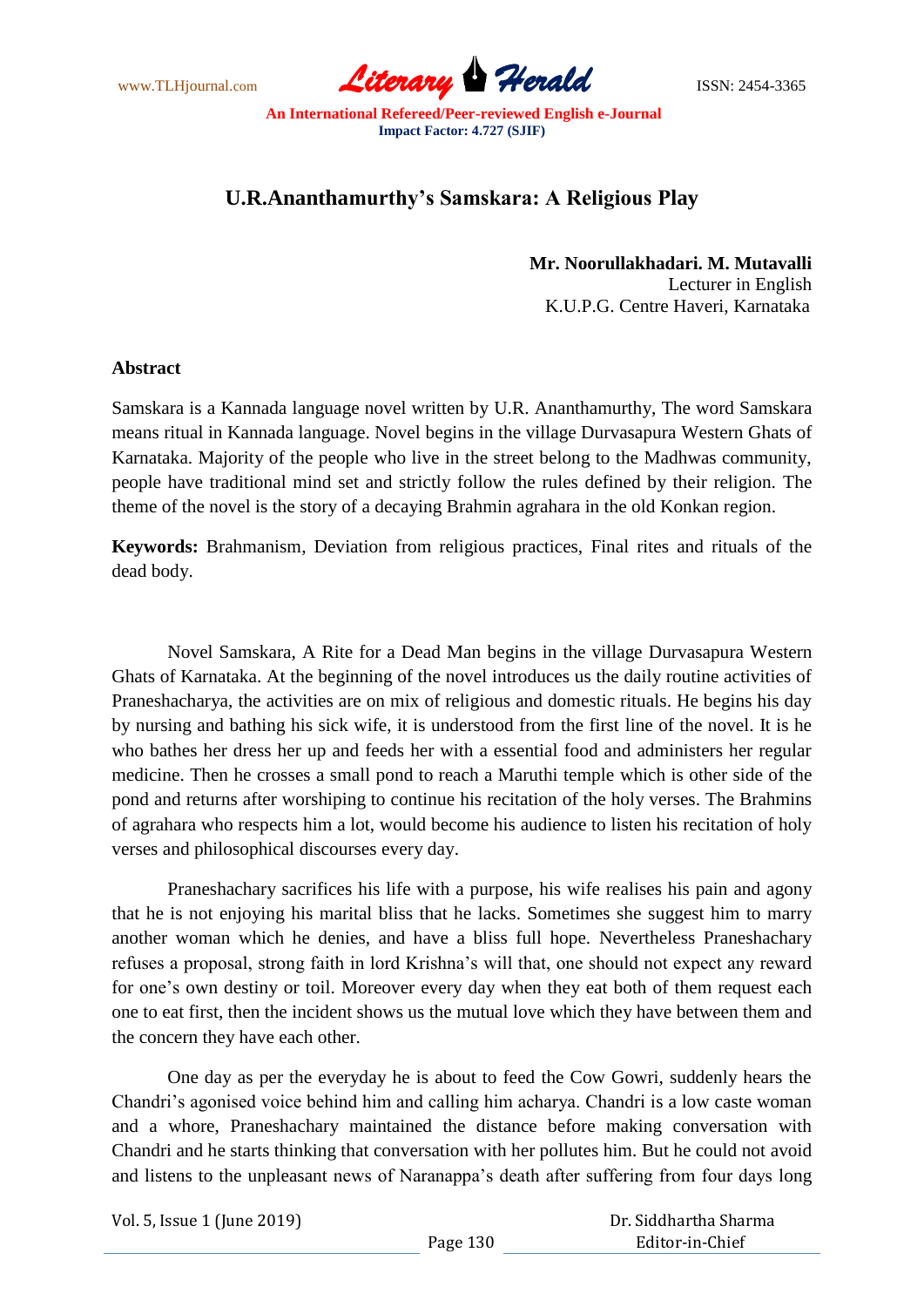www.TLHjournal.com **Literary Herald Herald ISSN: 2454-3365** 

fever. According to Brahmin community it was considered wrong to have food before performing the funeral rites of the dead. Acharya runs out to inform his fellow Brahmins to do the same, i.e not to have food before Naranappa"s funeral rites have performed. Every soul in agrahara have negative impression that –

"Alive, Naranappa was an enemy;

Dead a preventer of meals; as a corpse;

A problem, a nuisance."

The Brahmins of the village assemble before Praneshacharya,s house to listen to his instructions about the final rites and rituals of Naranappa. The woman folk was scared and prayed their husbands should not accept to perform the final rites. Praneshachary lists two problems were to be solved immediately.

- 1. The first is performing funeral rites for Naranappa.
- 2. Second is, somebody has to take initiative to perform the rites, since Naranappa is childless.

Garudachary, Dasachary a poor Brahmins of agrahara and Lakshmanacharya agrees with Acharyas words. When Praneshacharya announces that Naranappa"s relatives should only perform funeral rites. Everyone starts looking at Garuda, and Lakshmana. But Lakshmana refuses to perform the rites and Garuda also gives the explanation and refuses by recalling the fighting a family disputes as an example to denies to perform the rites. Naranappa"s illicit affair with Chandri is also become hurdle and others also joined the argument. Praneshacharya quickly notices that discussion was useless now, and he asks Lakshmana to give a valid reason for refusal. Lakshmana repeats the Garuda"s statements and highlights Naranappas voices.

Anasuya, wife of Lakshmana feels proud for her husband for his reply and curses Chandri for the cause to creation of the problem. Chandri silently observes the situation and places all her gold ornaments before Praneshacharya and requests him to use for expenses of funeral rites. The ornaments attracts the greedy looks of other Brahmin wives and husband also thinks that some other Brahmin should not do the funeral rites and take away all the ornaments.

Durghabhatta, who was also waiting to attack Madhawa Brahmins and also lusting for the Gold ornaments. There was a cold war between Smarta and Madhwa Brahmins because of Durghabhatta. Praneshacharya pleases Durghabhatta to be silent as it is necessary to inform about the death of Naranappa since he was there friend. The family of Lakshmana and Garuda are troubled by the pronouncement of Praneshacharya because the golden ornaments would be taken away. By the person who performs funeral rites. Now secretly all the Brahmins wanted to perform the funeral rites but not able to express the same in open.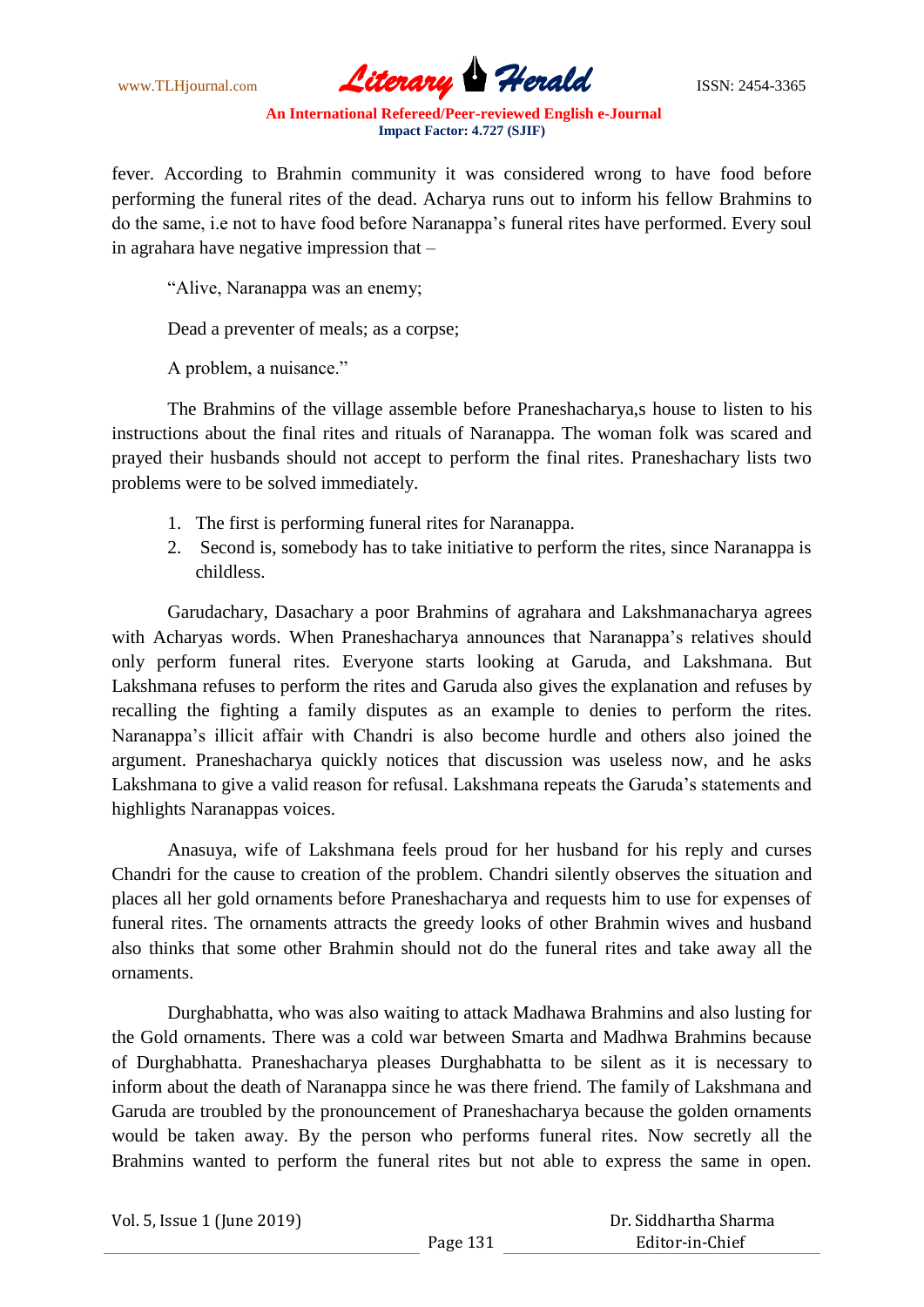www.TLHjournal.com **Literary Herald Herald ISSN: 2454-3365** 

Lakshmanacharyas wife Anasuya logically tries to claim the ornaments for her family as they are her dead sister"s jewellery. But Garuda says according to decision of Dharmastala guru the ornaments should go to him. Praneshacharya silences both of them and request them to give importance to funeral rites not to the gold ornaments.

The place occupied by the houses of Brahmins of Dhurvasapura are appears to be the same. Brahmins happily goes to the each others houses and gets flowers for the worship and known the welfare of others, it was a kind of friendly ritual they followed. But Naranappa"s house was not visited by a single soul, because flowers grown there were ment for Chandri's hair, and Naranappa"s house was also known for keeping snakes to protect the gold that he had.

Madhawa Brahmins sent by Praneshacharya from the well-known place of Dhurvasapura to Parijatapura to inform about Naranappa"s death, and also to enquire about if they would be willing to perform the final rites and rituals for him. Brahmins who lived in Parijatapura are Smartas, there first visit to Manjaya's house where they treated as guests with all possible hospitality and felt very happy after reaching that place. Parijatapura Brahmins give their consent to perform the rites because he mingled with them very easily. Naranappa was friend to them without any caste pride, and they also considered it as pride to perform his rituals because Naranappa was Madhwa Brahmin.

Shankaraya, the Parijatapura "priest admits that it is important to perform the rites without delaying further. But Durghabhatta another Smarta Brahmin doughts the catse of Naranappa. Shankaraya refuses him and suggests all the people of Parijatapura to follow the instructions of Praneshacharya. Praneshacharya refers religious texts for Naranappa's funeral rites, while the Madhwa Brahmins are in Parijatapura to inform about Naranappa"s death. Then he remembers all the miss deeds of Naranappa in the village and he uphold the way Naranappa made Garuda"s son Shama and Lakshmana"s son in law Shripati to got out from Brahminical tradition. Shama fled from home and join the army while Shripati followed the foot steps of Naranappa. He even remembers the day when he brought muslims with him to the Ganapati temple and cooked the fish.

After Shama"s fled from the house his parents Garudacharya and Sitadevi hoped for son"s return to home. But after the gap of three months they got the letter that he joined the army, and penalty of Six Hundred rupees should be paid for his release. Hence Sitadevi wishes her husband to get a chance to perform the rites and gets Gold to release her son. Garudacharya does not want his situation to become like Naranappa, for that he decides to release his son from that that his son would perform his final rites and rituals. He approached Acharya to allow him to perform the rites and from that he could release his son from army.

Praneshachary is busy going to search in holy text to find solution, meanwhile Anasuya also tries to get golden ornaments. She herself relates to Naranappa because her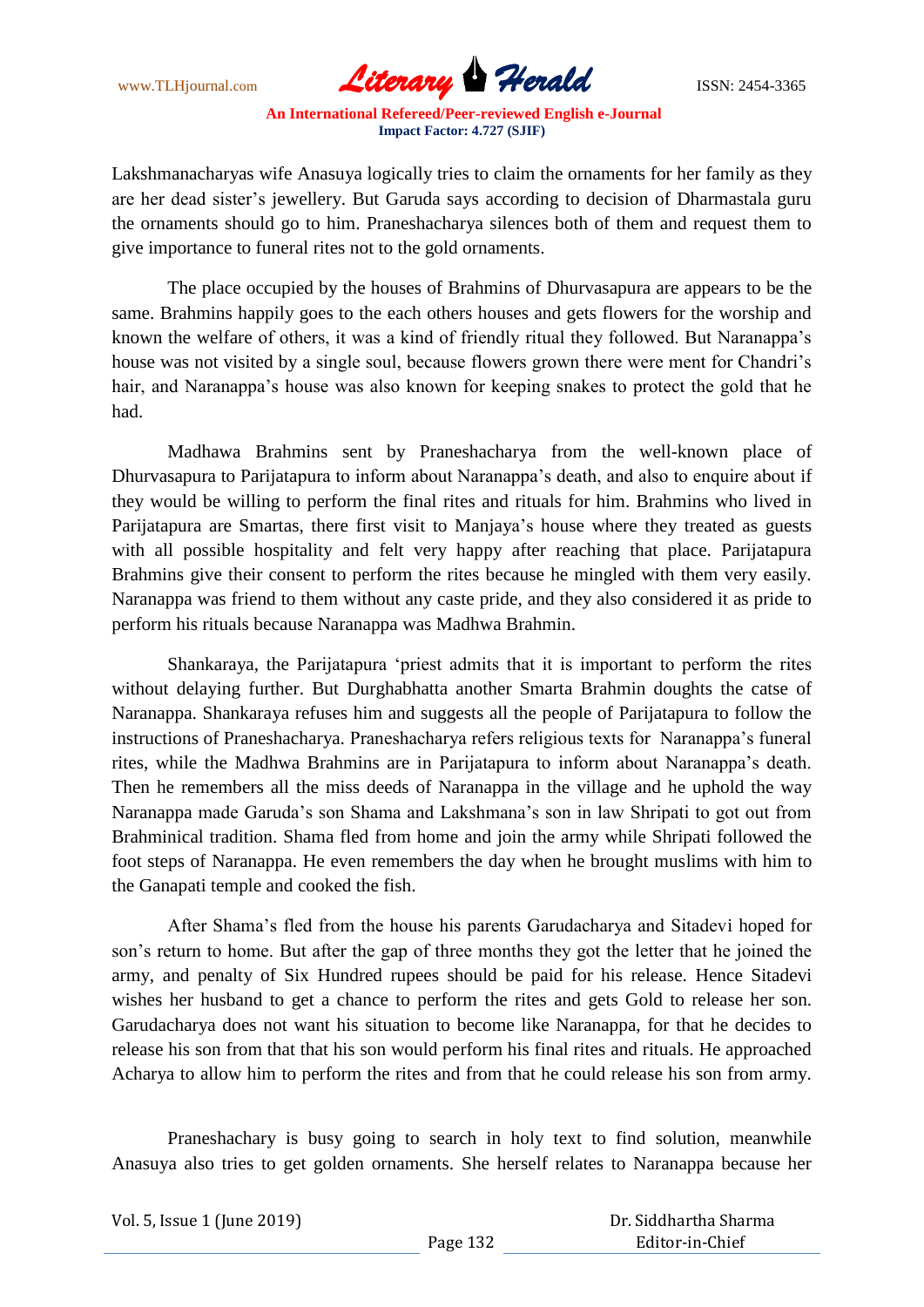www.TLHjournal.com **Literary Herald Herald ISSN: 2454-3365** 

sister is Naranappa"s first legal wife. Before she does not want her husband to perform the funeral rites, but after knowing that she gets Chandries gold then she also tries to establish bond. All emotions revolve around the gold and not Naranappa"s dead body. Anasuya raises her voice against Naranappa because he spoiled her son in law Shripati. When Lakshmanacharya comes from Parijatapura, she urges him to go to Praneshacharya and accepts to perform the rites and rituals. Lakshmanacharya is that sort of person he tries to get oil for his head without spending a penny. Now he puts his eyes on Chandries Gold. Then the argument takes place between Garudacharya and Lakshmanacharya comes to an agreement that the Gold should submit to court of Dharmasthala guru and give that person according to the decision of the court. Meanwhile Dasacharya complains about the rotten smell of Naranappa"s body and urges Acharya to dispose it. But Acharya tries to find solution in holy text till late evening but unable to find.

Now introduces us to shocked Shripati who is not aware of Naranappa"s death because he was out of Durvasapura, and joins a drama trope from Kelur. After spending some time with drama troope on the night of Naranappa"s death he walks through a dense forest to Durvasapura, while nearing the village he sees a hut burning in the light of the fire. Then he sees Belli walking to a bush after having bath in warm water, he tries to express his laugh to her but she prevents him saying that if he does so he would die due to some super natural power. She said Pilla and his woman died and they burn their bodies in there hut. She attributes her death to unknown demonic power. After this Shripati is scared and goes to Naranappa"s house, thinking of spending a night at his residence. Since the door is opened he hesitatingly enters the house and sees dead rats laying on the floor. Then he sees Naranappa laying on the floor, Shripati thinks he is in deep sleep. But he removes the blanket he sees his body as cold as dead rat.

Lakshmidevamma, an old lady associated with ill fate and bad luck in Agrahara. She was given marriage at the age of Eight and at the age of ten she lost her in laws and at the age of Twenty she lost her parents too. After this Lakshmidevamma became orphan, Garudacharya"s father takes care of her and grabs her property. Later the responsibility of taking care of Lakshmidevamma fell on Garuda. But Garuda"s wife Sitadevi ill-treats her and the continues quarrel between Lakshmidevamma and Sitadevi insist Garuda to keep Lakshmidevamma in a separate ruined house and decides to give one rupee every month for her life.

Lakshmidevamma takes the matter to Praneshacharya, but Garudacharya does not relent. Therefore whenever she is annoyed with Garudacharya, she stands infront of his house and courses at him from the bottom of her heart. Oneday she sees somebody running out of Naranappa's house and she thinks that it is Naranappa's ghost fleeing from his house. Lakshmidevamma bangs at the doors of the houses in agrahara and tries to inform the people. But it is Shripati fleeing out of Naranappa"s house after seeing his dead body. He is as pale as Ghost and he crosses Thunga river and reaches Nagaraja"s house at Parijatapura.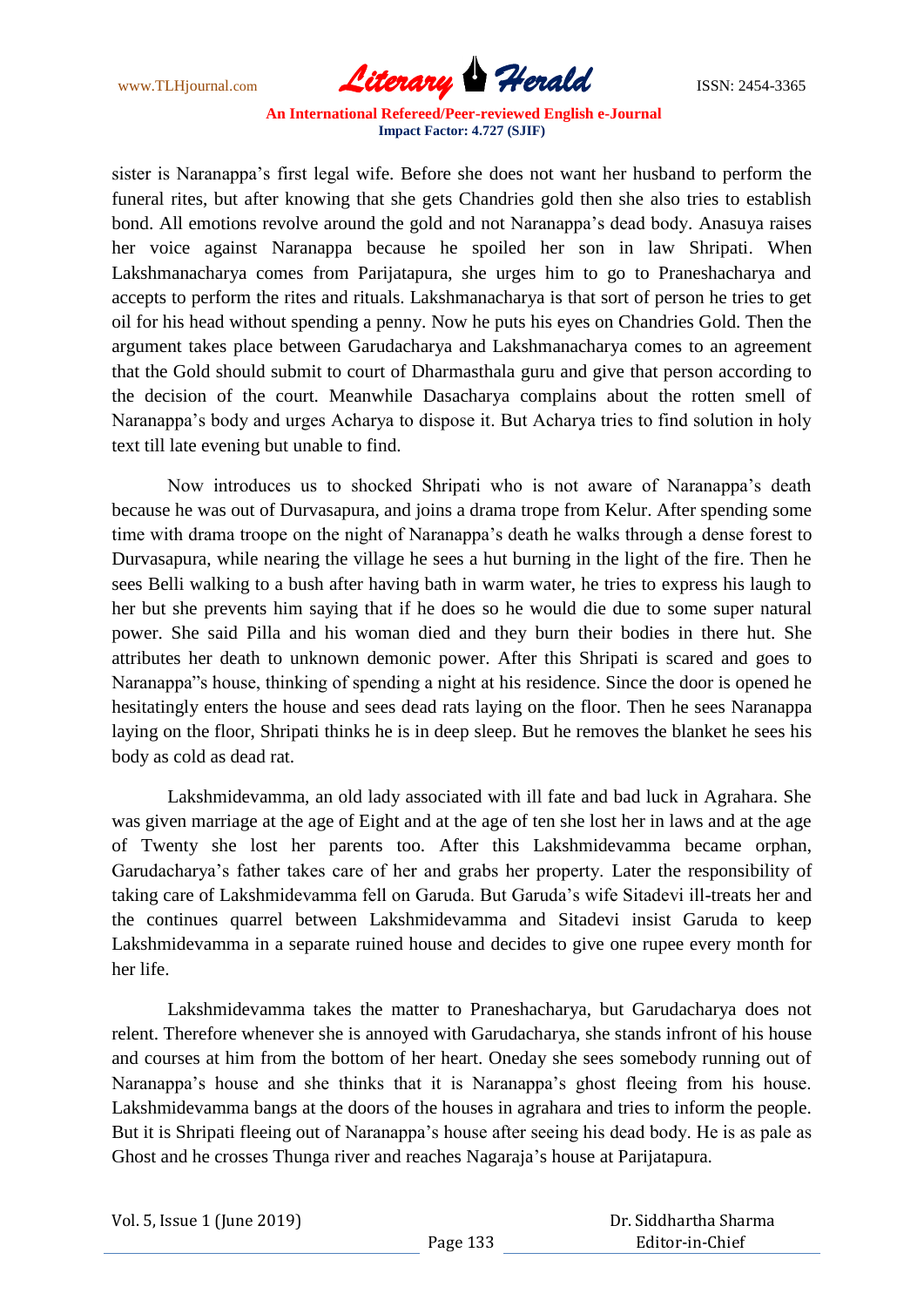www.TLHjournal.com *Literary Herald*ISSN: 2454-3365

Chandri lying in the veranda of Praneshacharya and notices that it is Shripati fleeing out of her house, she is able to notice him as hunger panic keeper awake. She has never slept at night without having food. Hence she goes to the backyard and eats ripe plantain left on the tree, then goes to Thunga river and drinks water. Then she is being afraid of going to her house, and goes back to Praneshacharya"s house and use the veranda to sleep by covering her face with her sari.

Praneshacharya is still trying to find solution from religious texts, but he does not find any satisfied answer. He walks restlessly on veranda and reflects on two reasons for not miscommunicating Naranappa-

- 1. Naranappa always threaten that he woukd get converted as a muslim.
- 2. Praneshacharyas compassion towards Naranappa.

He was quite confident that Naranappa could be convinced and he can be brought back to normal life. But that could not happen when he was alive. Compassion is a trend of Praneshacharya, he is so compassionate towards his disabled wife. His mind then shifts to another solution, as going for solution in religious texts has gone waste. He thinks of going to temple of Maruti early next morning and fall at the feet of god to get solution for the problem. The thought of going to Maruti temple relaxes him a bit, then he gives Chandri who is in veranda a Mat and the Pillow to sleep and returns all her jewellery and goes to his bed.

Dasacharya who constantly complaints about the stink which is spreading in the village, and was unable to tolerate the harsh law that adults won"t had food until the final rites and rituals of dead Naranappa. He is unable to control his hunger and added to his anger finally decides to have food and goes to Tunga river without being noticed by anybody. In the river he takes bath and goes to Manjayya"s house in Parijatapura. He meets Manjayya at lunch time, Manjayya eats Uppittu a kind of dish in Karnataka increases his hunger. In order to please Manjayya he criticises all men who visited Parijatapura previous day. Manjayya knows that Dasacharya would be willing to have food with him and asks him wheather he had bath and Dasacharya said that yes he just dipped in river. Manjayya offers food to him, Dasacharya desire to eat food and the fear that the people would not invite him for any ritualistic work if they had come to know that he had food before Naranappa"s final ritual. When Manjayya promises that he would never reveal infront of any one, then Dasacharya agrees to eat.

The stink of dead rats as well as Naranappa"s dead body makes restless for agrahara people. In the morning of the second day of the Naranappa"s death women tries to stop there children going out of the house thinking that Naranappa"s ghost rooms the agrahara might touch their children. But Venkataramanacharya"s children go against their mother"s order because they are excited to see rats daying. The Brahmins of the agrahara meanwhile gather to find a quick solution to Naranappa"s funeral rites. They are unable to tolerate stench of the dead rats as well as the dead body of the Naranappa. Durghabhatta and Dasacharya blame the